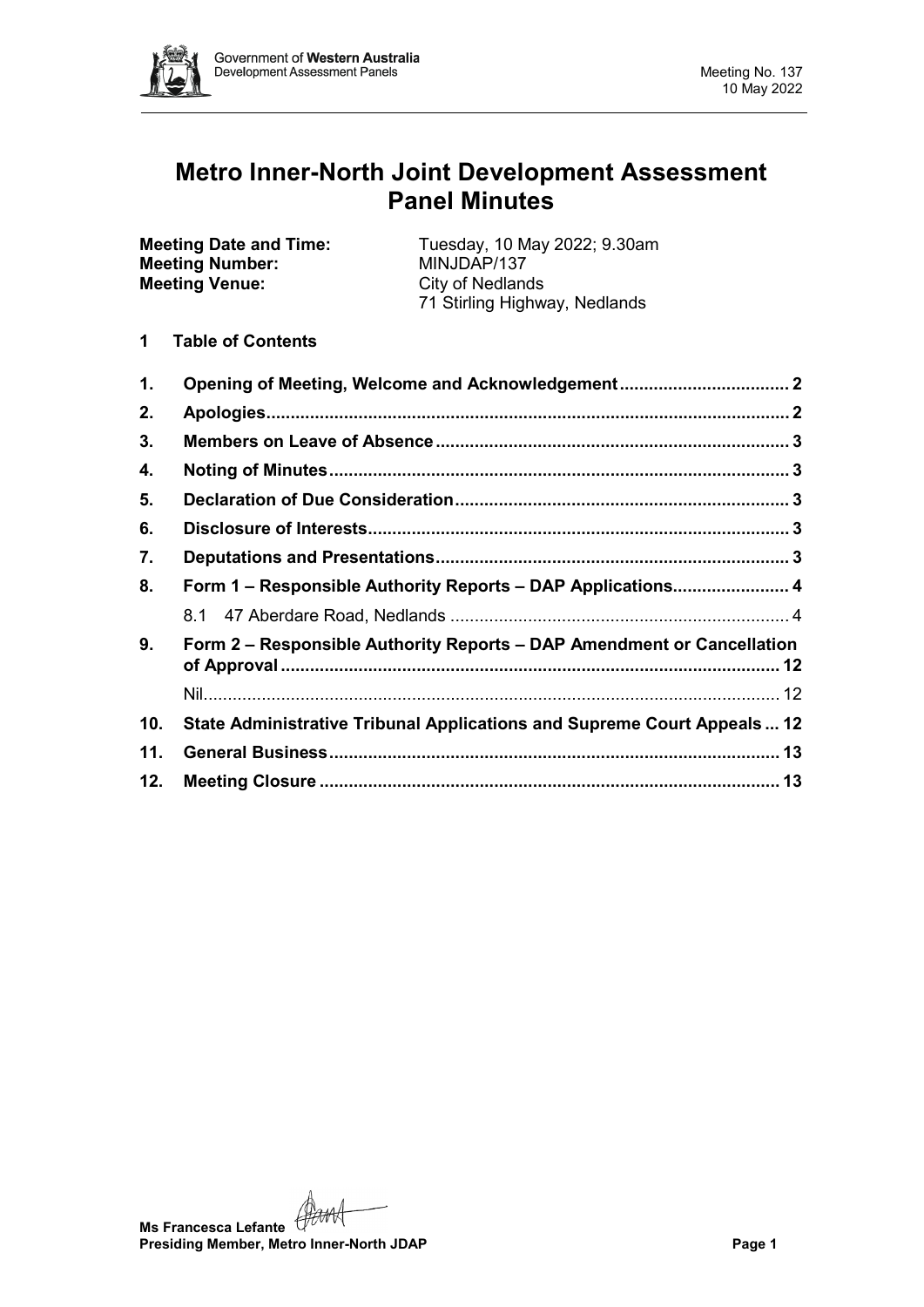

# **Attendance**

# **DAP Members**

Ms Francesca Lefante (Presiding Member) Ms Lee O'Donohue (Deputy Presiding Member) Mr John Syme (Third Specialist Member) Cr Fergus Bennett (Local Government Member, City of Nedlands) Cr Blane Brackenridge (Local Government Member, City of Nedlands)

# **Officers in attendance**

Mr Roy Winslow (City of Nedlands) – via Teams Ms Chantel Weerasekera (City of Nedlands)

# **Minute Secretary**

Ms Marissa Morskate (City of Nedlands)

# **Applicants and Submitters**

Mr Ivan Wang (RJAS WA Pty Ltd) Mr Peter Mrdja (Urbanista Town Planning) Mr Kym MacCormac Mr Max Hipkins Cr Kerry Smyth

# **Members of the Public / Media**

<span id="page-1-0"></span>There was 7 members of the public in attendance.

# **1. Opening of Meeting, Welcome and Acknowledgement**

The Presiding Member declared the meeting open at 9.38am on 10 May 2022 and acknowledged the traditional owners and paid respect to Elders past and present of the land on which the meeting was being held.

The Presiding Member announced the meeting would be run in accordance with the DAP Standing Orders 2020 under the *Planning and Development (Development Assessment Panels) Regulations 2011.*

# **1.1 Announcements by Presiding Member**

The Presiding Member advised that in accordance with Section 5.16 of the DAP Standing Orders 2020 which states *'A person must not use any electronic, visual or audio recording device or instrument to record the proceedings of the DAP meeting unless the Presiding Member has given permission to do so.',* the meeting would not be recorded.

# <span id="page-1-1"></span>**2. Apologies**

Nil

**Ms Francesca Lefante Presiding Member, Metro Inner-North JDAP Page 2**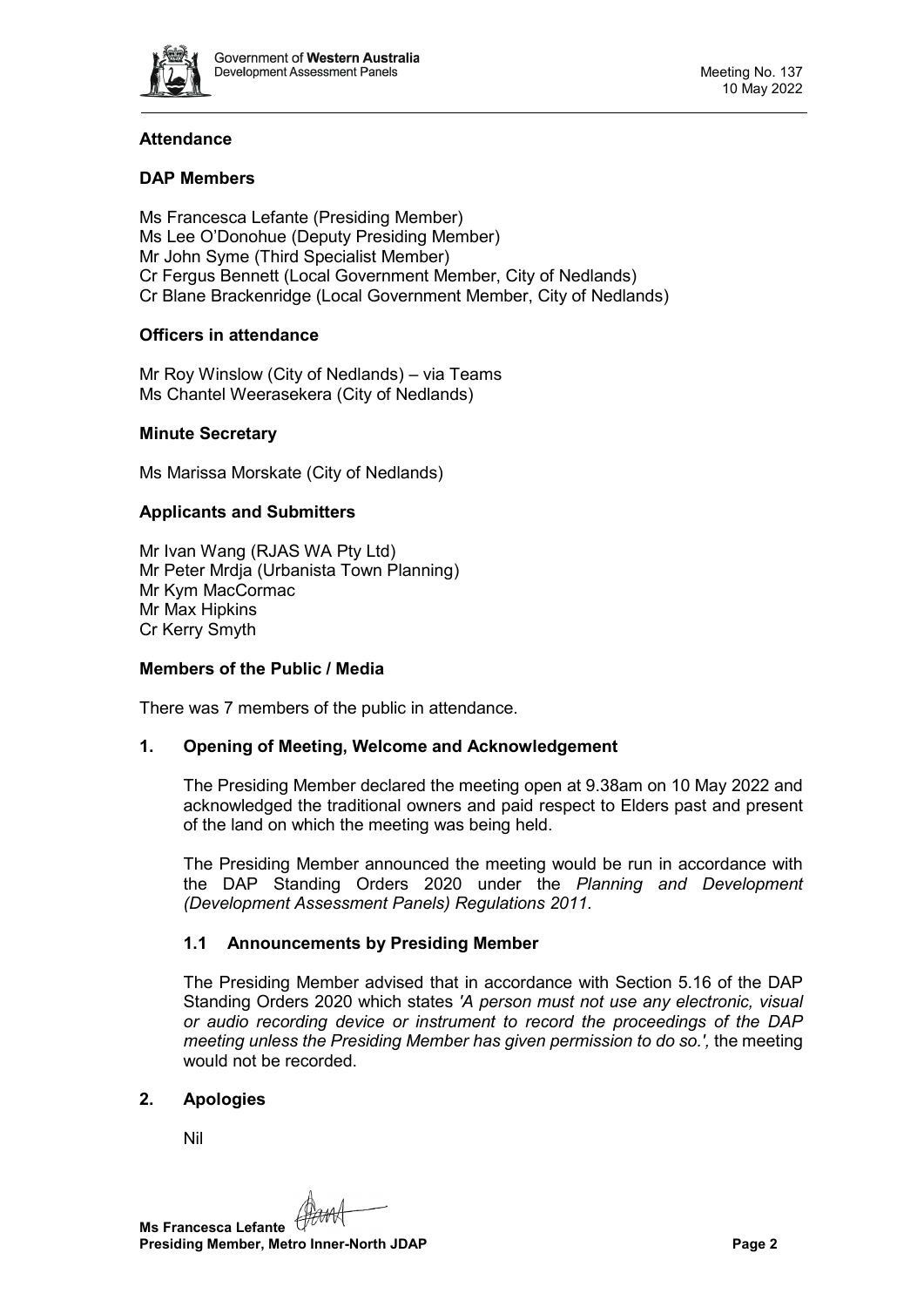

## <span id="page-2-0"></span>**3. Members on Leave of Absence**

Nil

# <span id="page-2-1"></span>**4. Noting of Minutes**

DAP members noted that signed minutes of previous meetings are available on the [DAP website.](https://www.dplh.wa.gov.au/about/development-assessment-panels/daps-agendas-and-minutes)

# <span id="page-2-2"></span>**5. Declaration of Due Consideration**

The Presiding Member noted that an addendum to the agenda was published to include details of a DAP direction for further information and responsible authority response in relation to Item 8.1, received on 6 May 2022.

All members declared that they had duly considered the documents.

## <span id="page-2-3"></span>**6. Disclosure of Interests**

In accordance with section 2.4.9 of the DAP Code of Conduct 2017, DAP Members, Cr Fergus Bennett and Cr Blane Brackenridge, declared that they participated in a prior Council meeting in relation to the application at item 8.1. However, under section 2.1.2 of the DAP Code of Conduct 2017, Cr Fergus Bennett and Cr Blane Brackenridge acknowledged that they are not bound by any previous decision or resolution of the local government and undertakes to exercise independent judgment in relation to any DAP application before them, which will be considered on its planning merits.

In accordance with section 6.2 and 6.3 of the DAP Standing Orders 2020, the Presiding Member determined that the members listed above, who have disclosed an Impartiality Interest, are permitted to participate in the discussion and voting on the item.

# <span id="page-2-4"></span>**7. Deputations and Presentations**

- **7.1** Ms Kym MacCormac addressed the DAP against the recommendation for the application at Item 8.1 and responded to questions from the panel.
- **7.2** Cr Kerry Smyth on behalf of Mr Max Hipkins addressed the DAP against the recommendation for the application at Item 8.1 and responded to questions from the panel.
- **7.3** Mr Petar Mrdja (Urbanista Town Planning) addressed the DAP in support of the recommendation for the application at Item 8.1 and responded to questions from the panel.
- **7.4** The City of Nedlands Officers addressed the DAP in relation to the application at Item 8.1 and responded to questions from the panel.

**Ms Francesca Lefante Presiding Member, Metro Inner-North JDAP Page 3**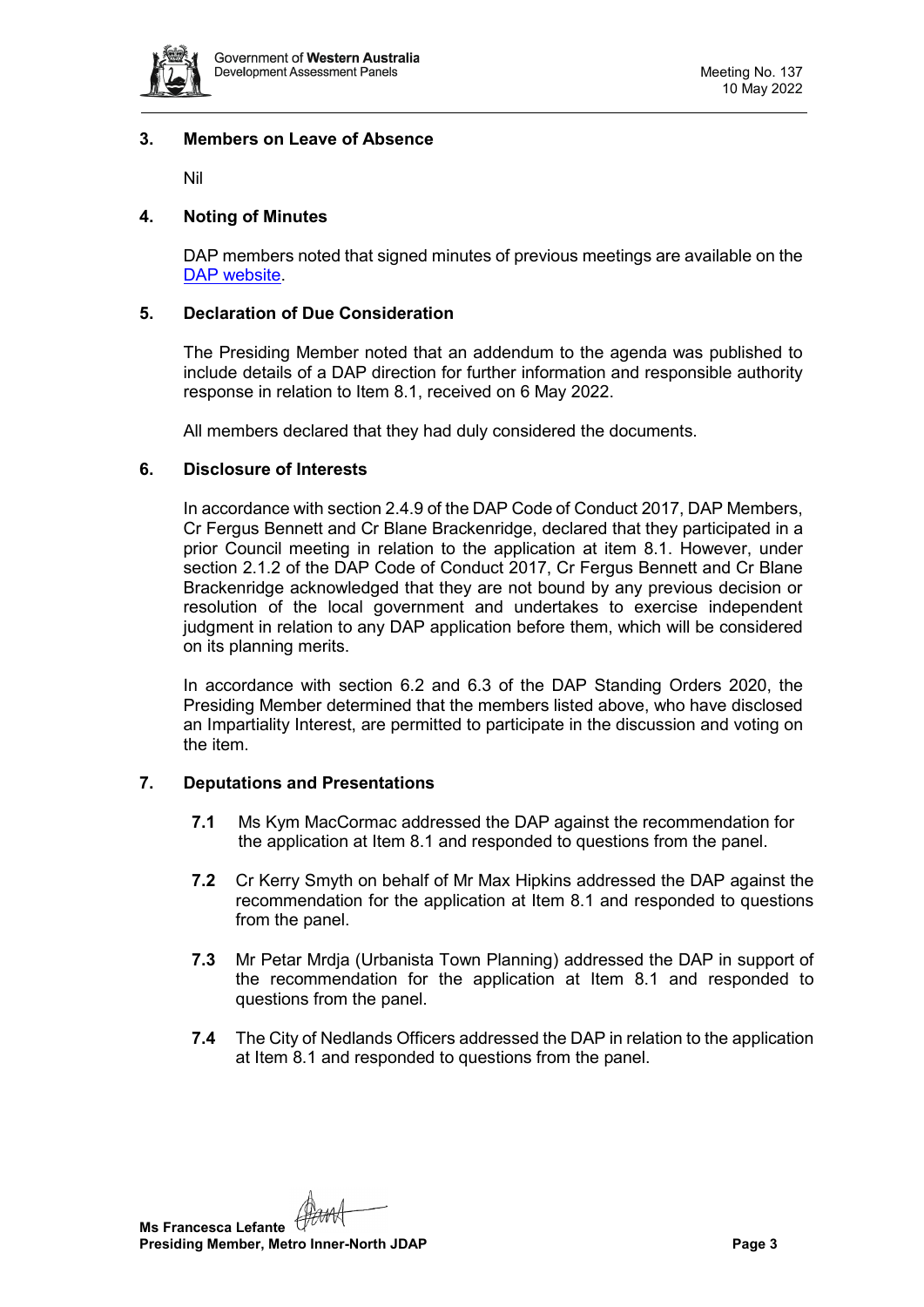

# <span id="page-3-0"></span>**8. Form 1 – Responsible Authority Reports – DAP Applications**

## <span id="page-3-1"></span>**8.1 47 Aberdare Road, Nedlands**

| 12 multiple dwellings        |
|------------------------------|
| <b>RJS WA PTY LTD</b>        |
| <b>RJ.S &amp; CY PTY LTD</b> |
| City of Nedlands             |
| DAP/22/02160                 |
|                              |

#### **PROCEDURAL MOTION**

**Moved by:** Cr Fergus Bennett **Seconded by:** Cr Blane Brackenridge

That the consideration of DAP Application DAP/22/02160 be deferred for 180 days, in accordance with section 5.10.1a of the DAP Standing Orders 2020, for the following reasons:

• To allow for sufficient time for consideration of Greenways, Traffic modelling, and receive comments from Main Roads and Department of Transport.

#### **The Procedural Motion was put and LOST (2/3).**

- For: Cr Fergus Bennett Cr Blane Brackenridge
- Against: Ms Francesca Lefante Ms Lee O'Donohue Mr John Syme

# **REPORT RECOMMENDATION**

**Moved by:** Ms Lee O'Donohue **Seconded by:** Mr John Syme

It is recommended that the Metro Inner-North Joint Development Assessment Panel resolves to:

1. **Approve** DAP Application reference DAP/22/02160 and accompanying plans 8 April 2022 in accordance with Clause 68 of Schedule 2 (Deemed Provisions) of the *Planning and Development (Local Planning Schemes) Regulations 2015*, and the provisions of the City of Nedlands Local Planning Scheme No. 3 subject to the following conditions:

#### **Conditions**

#### **General**

1. Pursuant to clause 26 of the Metropolitan Region Scheme, this approval is deemed to be an approval under clause 24(1) of the Metropolitan Region Scheme.

**Ms Francesca Lefante Presiding Member, Metro Inner-North JDAP Page 4**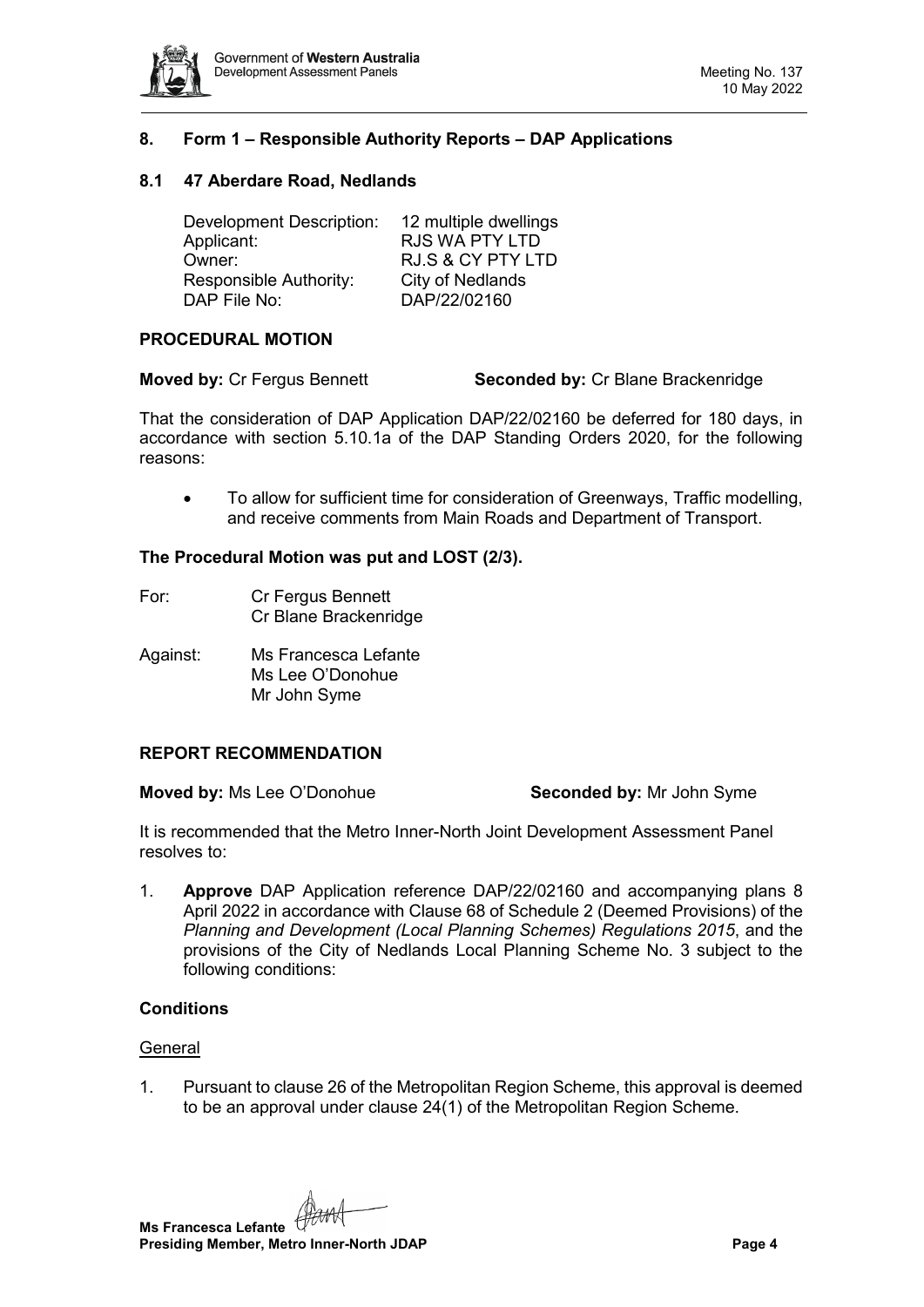

2. This decision constitutes planning approval only and is valid for a period of 4 years from the date of approval. If the subject development is not substantially commenced within the specified period, the approval shall lapse and be of no further effect.

## Building

- 3. All works indicated on the approved plans shall be wholly located within the lot boundaries of the subject site.
- 4. Prior to the issue of a demolition permit and a building permit, a Demolition or Construction Management Plan (as appropriate) shall be submitted and approved to the satisfaction of the City. The approved Demolition and Construction Management Plans shall be observed at all times throughout the construction and demolition processes to the satisfaction of the City.
- 5. All stormwater discharge from the development shall be contained and disposed of on-site unless otherwise approved by the City of Nedlands.

#### Landscaping

- 6. Prior to issue of a demolition permit and a building permit, a Tree Protection Assessment is to be undertaken and approved by the City of Nedlands for the trees along the boundary which form part of the Carnaby's Black-Cockatoo roost site, to ensure minimal disturbance during construction.
- 7. Prior to occupation, landscaping shall be completed in accordance with the approved plans prepared by Plan \ E dated received 8 April 2022 or any approved modifications to the satisfaction of the City of Nedlands. All landscaped areas are to be maintained on an ongoing basis for the life of the development on the site to the satisfaction of the City of Nedlands.
- 8. Prior to occupation, all communal and private open space areas with landscaping shall include a tap connected to an adequate water supply for the purpose of irrigation.

#### Design

- 9. Prior to occupation of the development, all air-conditioning plant, satellite dishes, antennae and any other plant and equipment to the roof of the building shall be located or screened to the satisfaction of the City of Nedlands.
- 10. Prior to occupation of the development the finish of the parapet walls is to be finished in accordance with the hereby approved plans.
- 11. All screening and obscure glazing shown on the approved plans to be installed prior to occupation and maintained at all times thereafter.

**Ms Francesca Lefante Presiding Member, Metro Inner-North JDAP Page 5**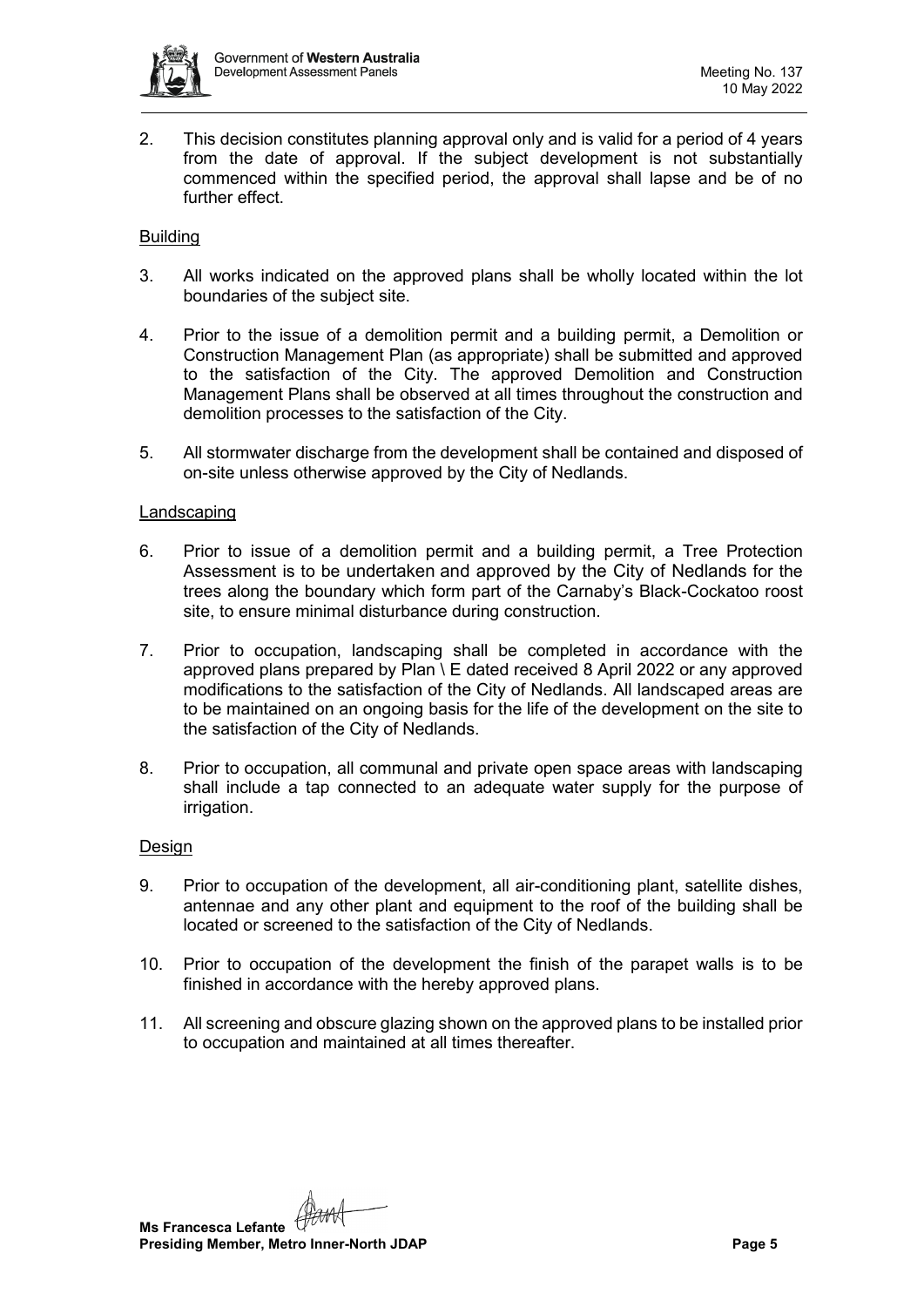

- 12. Prior to occupation, the balcony to Units 6 and 7 located on the west elevation and Unit 10 located the east elevation shall be screened in accordance with the Residential Design Codes by either;
	- a. fixed and obscured glass to a height of 1.6 metres above finished floor level; or
	- b. fixed screening devices to a height of 1.6 meters above finished floor level that are at least 75% obscure and made of a durable material; or
	- c. a minimum sill height of 1.6 metres above the finished floor level; or
	- d. an alternative method of screening approved by the City of Nedlands.

The required screening shall be thereafter maintained to the satisfaction of the City of Nedlands.

13. A minimum of 20% (3) units are to be designed at building permit stage to the Silver Level requirements as defined in the Liveable Housing Design Guidelines (Liveable Housing Australia) and implemented prior to occupation.

## Vehicle Access and Parking

- 14. All car parking dimensions (including associated wheel stops and headroom clearance), manoeuvring areas, crossovers and driveways shall comply with Australian Standard 2890.1-2004 - Off-street car parking and Australian Standard 2890.6:2009 - Off-street parking for people with disabilities (where applicable) to the satisfaction of the City of Nedlands.
- 15. Prior to occupation, new or modified vehicle crossovers shall be constructed to the City's specification and thereafter maintained to the satisfaction of the City of Nedlands.
- 16. Prior to occupation, a minimum of 6 residential bicycle bays and 2 visitor bicycle bays shall be provided and installed to the satisfaction of the City of Nedlands and maintained for the lifetime of the development.
- 17. Prior to occupation, all car parking bays are to be clearly line marked, drained and with visitor/staff parking clearly marked or signage provided, and maintained thereafter by the landowner to the satisfaction of the City of Nedlands.

#### Environmental Health

- 18. Prior to the issue of a building permit, an amended Acoustic Report is to be prepared, and approved by the City. The approved Acoustic Report, and any recommendations within the Acoustic Report shall be carried out and complied with at all times to the satisfaction of the City of Nedlands.
- 19. Prior to the issue of a building permit, a Noise Management Plan is to be submitted and approved by the City of Nedlands detailing measures that will be undertaken to ensure noise levels during operation of the development are kept within levels prescribed in the *Environmental Protection (Noise) Regulations 1997* to the specifications and satisfaction of the City of Nedlands.  The noise management plan shall be adhered to at all times.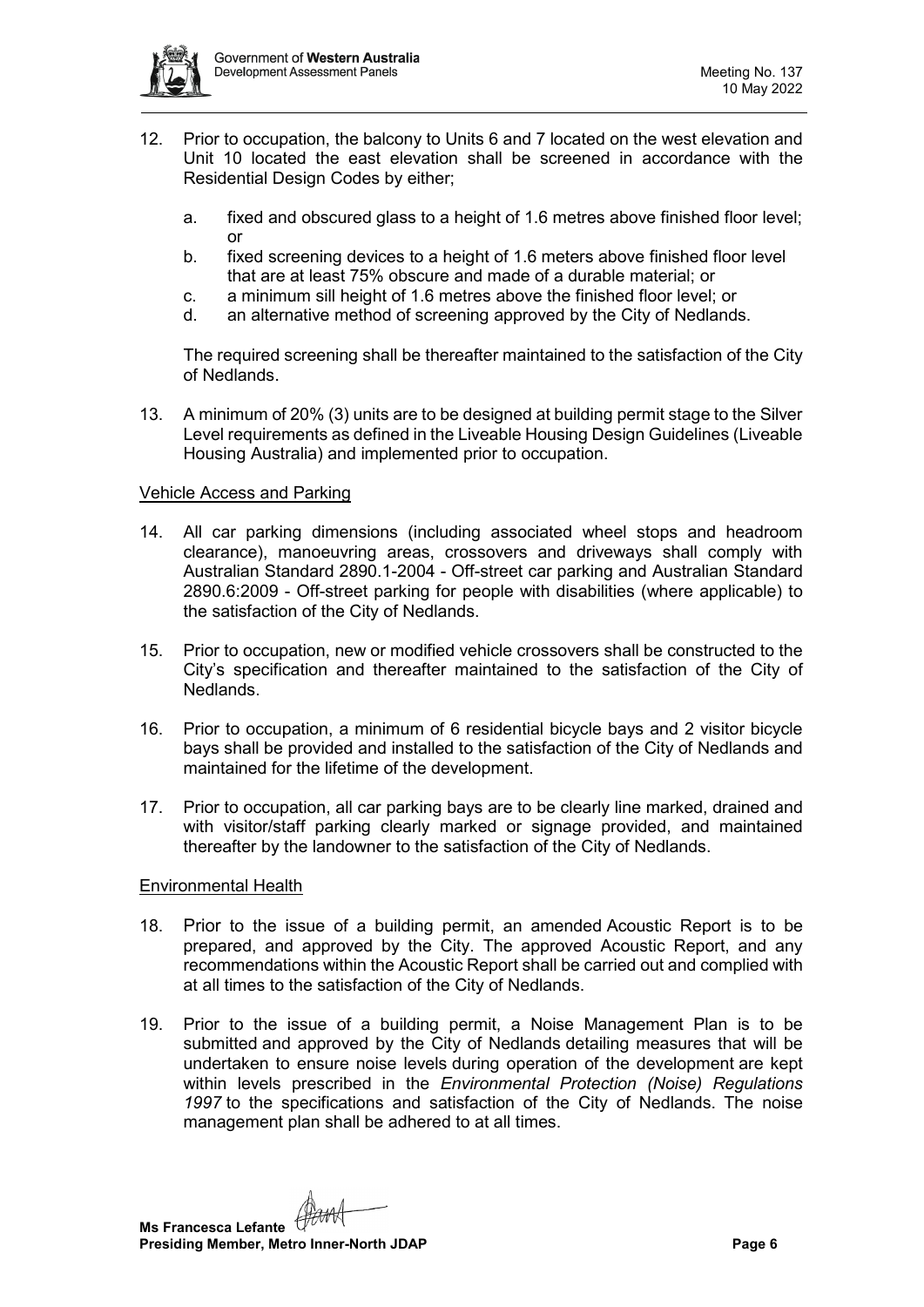

20. Prior to occupation, an external lighting plan must be submitted and approved by the City of Nedlands. The lighting is to be designed and located to prevent any increase in light spill onto the adjoining properties in accordance with Australian Standard 4282 – Control of Obtrusive Effects of Outdoor Lighting.

#### Waste Management

21. Prior to the issue of a building permit, an amended Waste Management Plan must be prepared and approved by the City. The approved Waste Management Plan shall be complied with at all times to the satisfaction of the City of Nedlands.

## **Sustainability**

22. Prior to occupation, the recommendations contained within the Resirate Energy Efficiency Report dated received 23 December 2021, or any approved modifications, are to be carried out and maintained for the lifetime of the development to the satisfaction of the City of Nedlands.

## **Advice Notes**

- i. This is a Planning Approval only and does not remove the responsibility of the applicant/owner to comply with all relevant building, health and engineering requirements of the City, any obligations under the Strata Titles Act, or the requirements of any other external agency.
- ii. The Construction Management Plan and Demolition Management Plans are to be prepared in the manner and form provided by the City of Nedlands.
- iii. Separate approval is required from the City of Nedlands for any works located within the verge, including landscaping and crossovers. A Vehicle Crossover Permit application is required to be submitted and approved by the City of Nedlands prior to verge works commencing.
- iv. The applicant/owner is advised that a public open space contribution will likely be required at the subdivision stage of the development, consistent with DC 2.3 Public Open Space in Residential Areas and the Planning and Development Act 2005.
- v. The development is to be provided with adequate laundry facilities, in line with the requirements of the Health Act (Laundries and Bathrooms) Regulations and City of Nedlands Health Local Laws 2017
- vi. In relation to the Waste Management Plan, the plan is to be updated to include following information:
	- Compaction of recycling waste is not supported. Waste Management Plan is to be updated to provide for 8x360L recycling bins.
	- Specifications on the proposed waste compactor.
	- Operation of the compactor and dedicated personnel (i.e. Caretaker).
	- Describe the contingency plan if the compactor fails.
	- Include the statement under the compactor usage: "Recycling bin compaction is not permitted".

**Ms Francesca Lefante Presiding Member, Metro Inner-North JDAP Page 7 Page 7**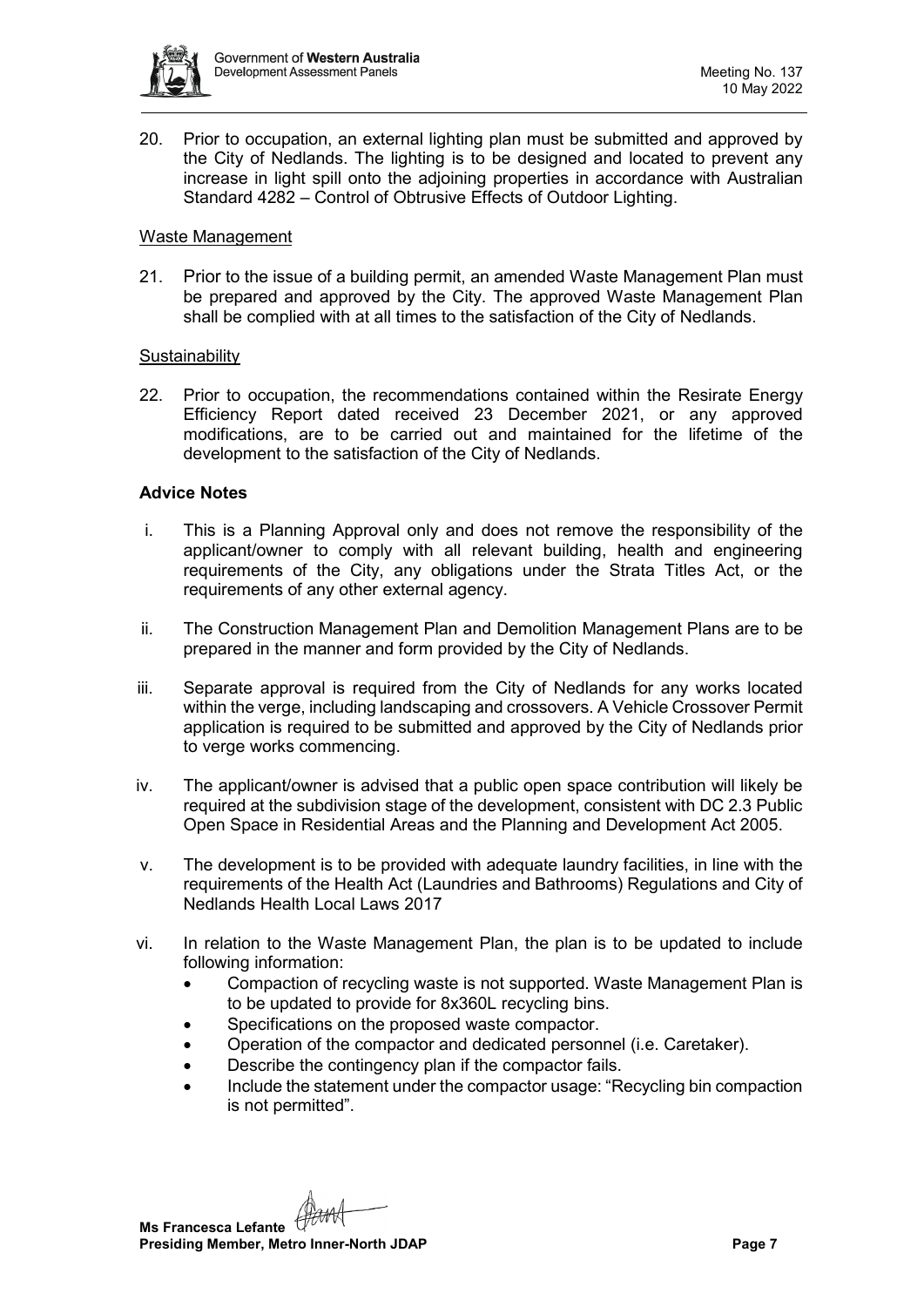

- Include the statement "The responsible entity (strata/corporate body) shall be liable for all bin replacement costs and/or repair costs relating to damage caused as a result of the bin compaction process".
- Include a diagram with dimensions of the bin store noting an adequate distance between each bin to allow for bins to be removed easily for collection/washing.

## **AMENDING MOTION 1**

**Moved by:** Cr Fergus Bennett **Seconded by:** Cr Blane Brackenridge

That Condition No. 12 be amended to read as follows:

*Prior to occupation, the balcony to Units 6 and 7 located on the west elevation and Unit 10 located the east elevation shall be screened, b***y 135x40 UV treated dressed hardwood panels fixed to a 45-degree angle to a minimum height of 1.6m above the finished floor level and ensuring at least 75% obscurity.** *in accordance with the Residential Design Codes by either;*

- *a. fixed and obscured glass to a height of 1.6 metres above finished floor level; or*
- *b. fixed screening devices to a height of 1.6 meters above finished floor level that are at least 75% obscure and made of a durable material; or*
- *c. a minimum sill height of 1.6 metres above the finished floor level; or*

*d. an alternative method of screening approved by the City of Nedlands.*

*The required screening shall be thereafter maintained to the satisfaction of the City of Nedlands.*

# **The Amending Motion was put and CARRIED UNANIMOUSLY.**

**REASON:** To provide clarity on the method of screening required.

# **REPORT RECOMMENDATION (AS AMENDED)**

It is recommended that the Metro Inner-North Joint Development Assessment Panel resolves to:

1. **Approve** DAP Application reference DAP/22/02160 and accompanying plans 8 April 2022 in accordance with Clause 68 of Schedule 2 (Deemed Provisions) of the *Planning and Development (Local Planning Schemes) Regulations 2015*, and the provisions of the City of Nedlands Local Planning Scheme No. 3 subject to the following conditions:

# **Conditions**

#### General

1. Pursuant to clause 26 of the Metropolitan Region Scheme, this approval is deemed to be an approval under clause 24(1) of the Metropolitan Region Scheme.

**Ms Francesca Lefante Presiding Member, Metro Inner-North JDAP Page 8**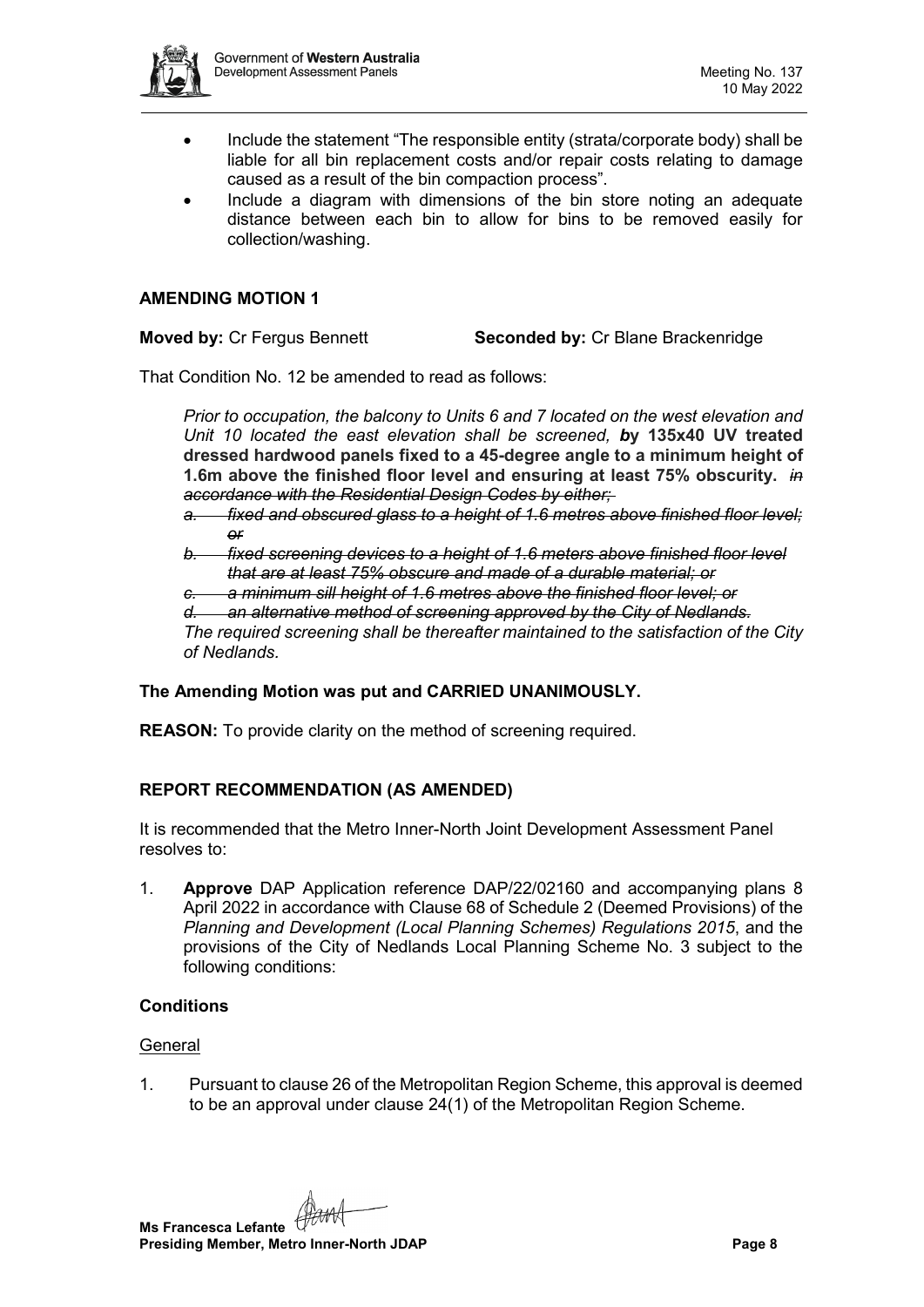

2. This decision constitutes planning approval only and is valid for a period of 4 years from the date of approval. If the subject development is not substantially commenced within the specified period, the approval shall lapse and be of no further effect.

## Building

- 3. All works indicated on the approved plans shall be wholly located within the lot boundaries of the subject site.
- 4. Prior to the issue of a demolition permit and a building permit, a Demolition or Construction Management Plan (as appropriate) shall be submitted and approved to the satisfaction of the City. The approved Demolition and Construction Management Plans shall be observed at all times throughout the construction and demolition processes to the satisfaction of the City.
- 5. All stormwater discharge from the development shall be contained and disposed of on-site unless otherwise approved by the City of Nedlands.

#### Landscaping

- 6. Prior to issue of a demolition permit and a building permit, a Tree Protection Assessment is to be undertaken and approved by the City of Nedlands for the trees along the boundary which form part of the Carnaby's Black-Cockatoo roost site, to ensure minimal disturbance during construction.
- 7. Prior to occupation, landscaping shall be completed in accordance with the approved plans prepared by Plan \ E dated received 8 April 2022 or any approved modifications to the satisfaction of the City of Nedlands. All landscaped areas are to be maintained on an ongoing basis for the life of the development on the site to the satisfaction of the City of Nedlands.
- 8. Prior to occupation, all communal and private open space areas with landscaping shall include a tap connected to an adequate water supply for the purpose of irrigation.

#### Design

- 9. Prior to occupation of the development, all air-conditioning plant, satellite dishes, antennae and any other plant and equipment to the roof of the building shall be located or screened to the satisfaction of the City of Nedlands.
- 10. Prior to occupation of the development the finish of the parapet walls is to be finished in accordance with the hereby approved plans.
- 11. All screening and obscure glazing shown on the approved plans to be installed prior to occupation and maintained at all times thereafter.
- 12. Prior to occupation, the balcony to Units 6 and 7 located on the west elevation and Unit 10 located the east elevation, shall be screened by 135x40 UV treated dressed hardwood panels fixed to a 45-degree angle to a minimum height of 1.6m above the finished floor level and ensuring at least 75% obscurity. The required screening shall be thereafter maintained to the satisfaction of the City of Nedlands.

**Ms Francesca Lefante**

**Presiding Member, Metro Inner-North JDAP Page 9**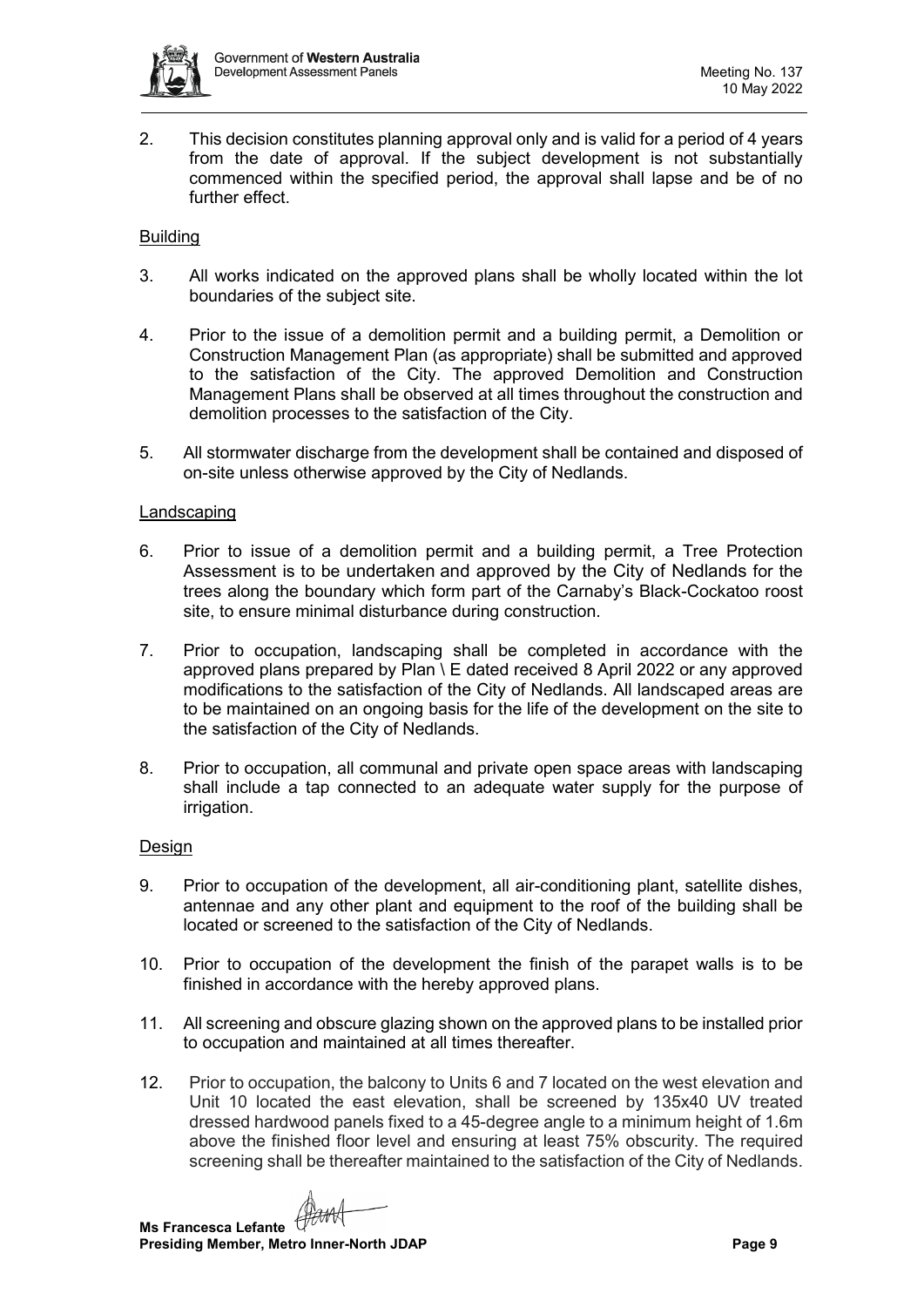

13. A minimum of 20% (3) units are to be designed at building permit stage to the Silver Level requirements as defined in the Liveable Housing Design Guidelines (Liveable Housing Australia) and implemented prior to occupation.

## Vehicle Access and Parking

- 14. All car parking dimensions (including associated wheel stops and headroom clearance), manoeuvring areas, crossovers and driveways shall comply with Australian Standard 2890.1-2004 - Off-street car parking and Australian Standard 2890.6:2009 - Off-street parking for people with disabilities (where applicable) to the satisfaction of the City of Nedlands.
- 15. Prior to occupation, new or modified vehicle crossovers shall be constructed to the City's specification and thereafter maintained to the satisfaction of the City of Nedlands.
- 16. Prior to occupation, a minimum of 6 residential bicycle bays and 2 visitor bicycle bays shall be provided and installed to the satisfaction of the City of Nedlands and maintained for the lifetime of the development.
- 17. Prior to occupation, all car parking bays are to be clearly line marked, drained and with visitor/staff parking clearly marked or signage provided, and maintained thereafter by the landowner to the satisfaction of the City of Nedlands.

#### Environmental Health

- 18. Prior to the issue of a building permit, an amended Acoustic Report is to be prepared, and approved by the City. The approved Acoustic Report, and any recommendations within the Acoustic Report shall be carried out and complied with at all times to the satisfaction of the City of Nedlands.
- 19. Prior to the issue of a building permit, a Noise Management Plan is to be submitted and approved by the City of Nedlands detailing measures that will be undertaken to ensure noise levels during operation of the development are kept within levels prescribed in the *Environmental Protection (Noise) Regulations 1997* to the specifications and satisfaction of the City of Nedlands.  The noise management plan shall be adhered to at all times.
- 20. Prior to occupation, an external lighting plan must be submitted and approved by the City of Nedlands. The lighting is to be designed and located to prevent any increase in light spill onto the adjoining properties in accordance with Australian Standard 4282 – Control of Obtrusive Effects of Outdoor Lighting.

#### Waste Management

21. Prior to the issue of a building permit, an amended Waste Management Plan must be prepared and approved by the City. The approved Waste Management Plan shall be complied with at all times to the satisfaction of the City of Nedlands.

**Ms Francesca Lefante Presiding Member, Metro Inner-North JDAP Page 10 Page 10**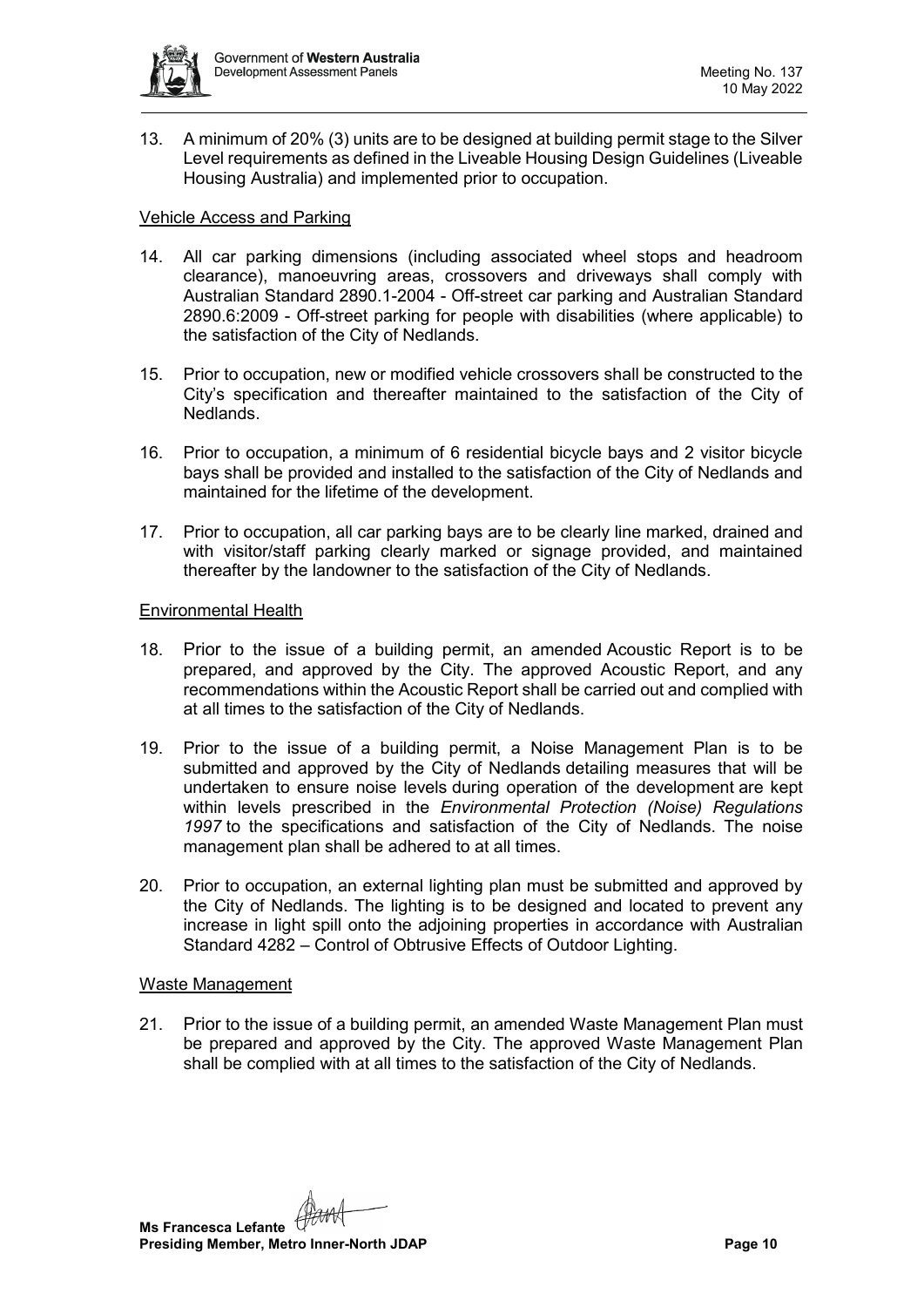

#### **Sustainability**

22. Prior to occupation, the recommendations contained within the Resirate Energy Efficiency Report dated received 23 December 2021, or any approved modifications, are to be carried out and maintained for the lifetime of the development to the satisfaction of the City of Nedlands.

## **Advice Notes**

- i. This is a Planning Approval only and does not remove the responsibility of the applicant/owner to comply with all relevant building, health and engineering requirements of the City, any obligations under the Strata Titles Act, or the requirements of any other external agency.
- ii. The Construction Management Plan and Demolition Management Plans are to be prepared in the manner and form provided by the City of Nedlands.
- iii. Separate approval is required from the City of Nedlands for any works located within the verge, including landscaping and crossovers. A Vehicle Crossover Permit application is required to be submitted and approved by the City of Nedlands prior to verge works commencing.
- iv. The applicant/owner is advised that a public open space contribution will likely be required at the subdivision stage of the development, consistent with DC 2.3 Public Open Space in Residential Areas and the Planning and Development Act 2005.
- v. The development is to be provided with adequate laundry facilities, in line with the requirements of the Health Act (Laundries and Bathrooms) Regulations and City of Nedlands Health Local Laws 2017
- vi. In relation to the Waste Management Plan, the plan is to be updated to include following information:
	- Compaction of recycling waste is not supported. Waste Management Plan is to be updated to provide for 8x360L recycling bins.
	- Specifications on the proposed waste compactor.
	- Operation of the compactor and dedicated personnel (i.e. Caretaker).
	- Describe the contingency plan if the compactor fails.
	- Include the statement under the compactor usage: "Recycling bin compaction is not permitted".
	- Include the statement "The responsible entity (strata/corporate body) shall be liable for all bin replacement costs and/or repair costs relating to damage caused as a result of the bin compaction process".
	- Include a diagram with dimensions of the bin store noting an adequate distance between each bin to allow for bins to be removed easily for collection/washing.

**Ms Francesca Lefante Presiding Member, Metro Inner-North JDAP Page 11 Page 11**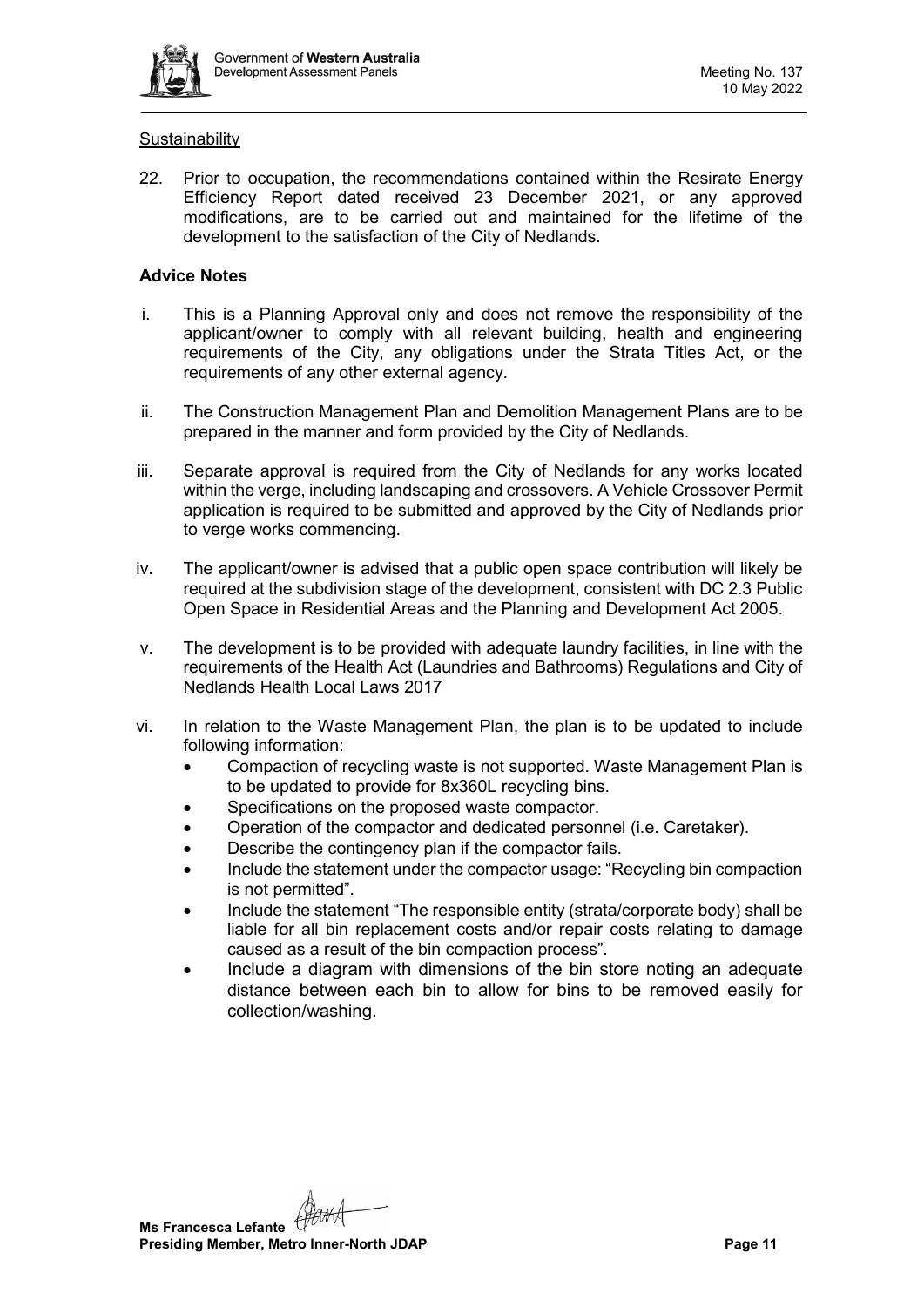

# **The Report Recommendation (as amended) was put and CARRIED (3/2).**

- For: Ms Francesca Lefante Ms Lee O'Donohue Mr John Syme
- Against: Cr Fergus Bennett Cr Blane Brackenridge

**REASON:** The majority of Panel Members considered the proposal is well designed and consistent with the planning framework, zoning and location. Due consideration was given to the road widening requirements and greenway network along Aberdare Road, the majority of Panel members were satisfied that: -

- additional widening beyond MRS road reservation provisions was not required, and
- The Local Greenways networks was considered a positive position, the current status does not include any specific size or dimensions.

Minor changes to balcony screening material to address adjoining owner concerns regarding privacy. On balance the JDAP supported the proposal consistent with the recommendation and reasons outlined in the RAR.

## <span id="page-11-0"></span>**9. Form 2 – Responsible Authority Reports – DAP Amendment or Cancellation of Approval**

Nil

#### <span id="page-11-2"></span><span id="page-11-1"></span>**10. State Administrative Tribunal Applications and Supreme Court Appeals**

| <b>Current SAT Applications</b>    |                               |                                                                                                                                                |                                                                  |                       |
|------------------------------------|-------------------------------|------------------------------------------------------------------------------------------------------------------------------------------------|------------------------------------------------------------------|-----------------------|
| File No. &<br><b>SAT</b><br>DR No. | LG<br><b>Name</b>             | <b>Property Location</b>                                                                                                                       | <b>Application</b><br><b>Description</b>                         | <b>Date</b><br>Lodged |
| DAP/19/01651<br>DR160/2020         | City of<br><b>Nedlands</b>    | Lot 1 (80) Stirling<br>Highway, Lots 21-<br>23(2, 486)<br>Florence Road and<br>Lots 33 & 33 (9&7)<br><b>Stanley Street,</b><br><b>Nedlands</b> | <b>Shopping Centre</b>                                           | 21/07/2020            |
| DAP/21/02084<br>DR9/2022           | City<br>of<br><b>Nedlands</b> | (99)<br>541<br>Lot<br>Broadway,<br><b>Nedlands</b>                                                                                             | Mixed<br>use<br>development<br>comprising 21 units<br>and a cafe | 14/01/2022            |

The Presiding Member noted the following SAT Applications -